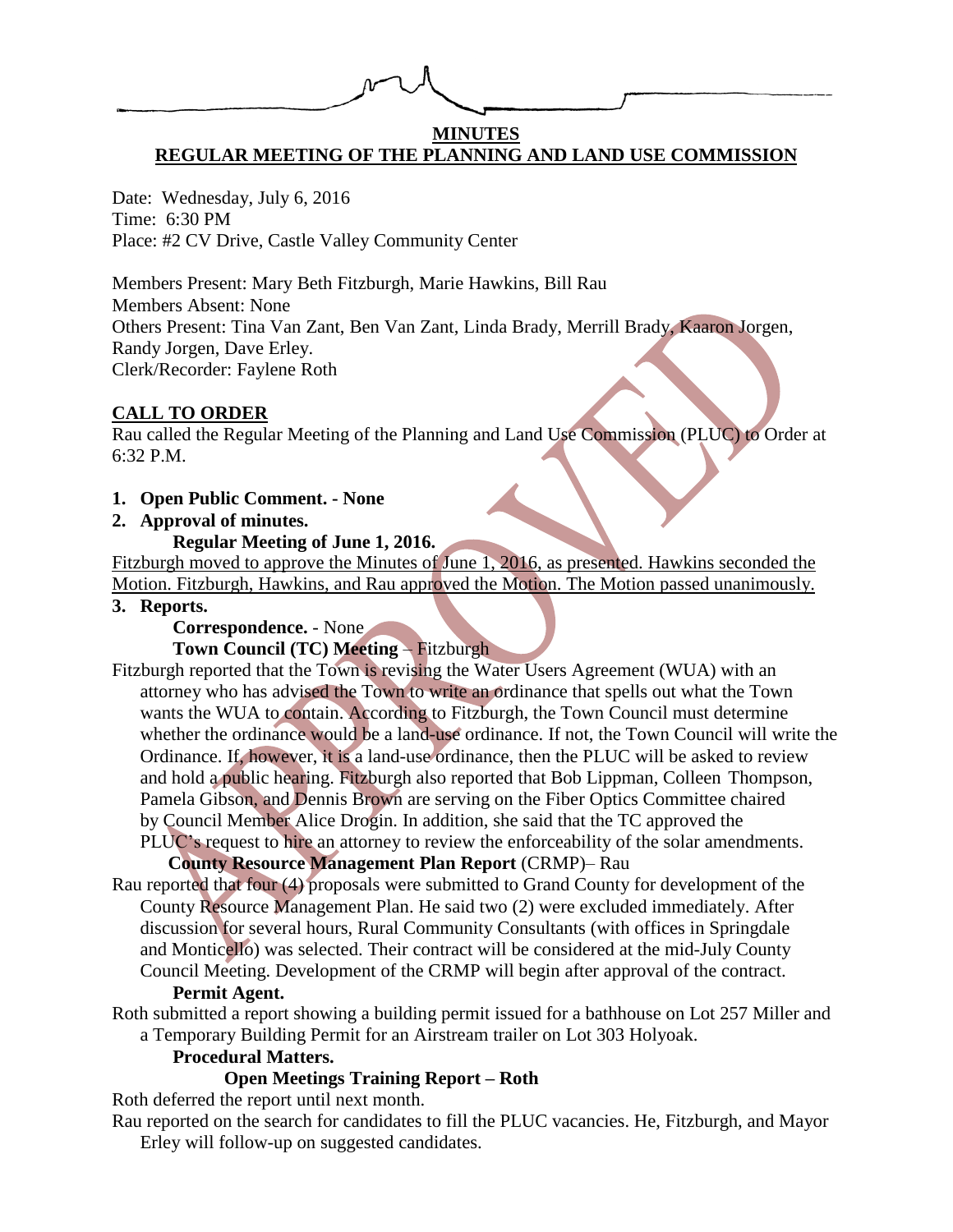

## **NEW BUSINESS**

**4. Discussion and possible action re: approval of non-routine building permit for Lot 440.** Rau asked for comments from the public.

- Ben Van Zant asked where the height of the 24'11" residential structure would be measured. He said that all four sides have the same finished grade.
- Fitzburgh replied that the PLUC requires that existing and finished grades be drawn and labeled on all four elevation drawings, as described in the Castle Valley Building Information Sheet. Without that, she said, they could not determine where existing grade differentiated from finished grade.
- Tina Van Zant said that the building pad was established twenty years ago and is currently considered existing grade.

Fitzburgh asked that the recent earthwork be detailed on the elevation drawings.

- Merrill Brady asked if the Town would be agreeable to deannexing this lot since part of it is within Town boundaries and part is on County land. Both Rau and Fitzburgh said they could not answer that question. Mayor Erley said deannexation would be a complicated long-term process.
- Rau reiterated the need to show the lines for finished and existing grades in order for them to make a determination. Fitzburgh stressed that the elevations must show in detail where existing grade is no longer finished grade. "We are taking your word," she said, but also noted that the plans have to reflect what is being stated by the applicants.

Fitzburgh moved that if finished grade and existing grade are drawn on all four elevations, then Roth can approve the permit as routine. Hawkins seconded the Motion. Fitzburgh,

Hawkins, and Rau approved the Motion. The Motion passed unanimously.

**5. Discussion and possible action re: revision or re-issue of Decommissioning Contract for Lot 373.**

Randy and Kaaron Jorgen stated that they want to remove enough of the current residence to be under the 7000 SF property limit and perhaps need more than 30 days to dismantle it.

Rau identified two separate issues for the PLUC: revising the Decommissioning Contract and resolving the square footage issue.

Kaaron suggested a 90-day time period for removal of the excess square footage.

PLUC Members discussed separating the decommissioning of the structure from the removal of the structure, or a portion of it. They agreed that the current Decommissioning Contract which requires the kitchen to be decommissioned within 30 days should be retained and a second Contract could be drafted to deal with the square footage issue. They noted that there is no language in the Ordinance that states a time frame for removal of a structure in order to come into compliance with the square footage limit. Fitzburgh said she was not comfortable with leaving the time frame open-ended. They agreed that a change of use for the remaining portion of the structure was okay.

Fitzburgh moved to approve another Decommissioning Contract for Lot 373 stating that the current dwelling on the Lot will have portions of the building removed so that it will be no more than 1300 S.F. and that this will be completed no more than 90 days after occupancy of the new dwelling, whether permanently or intermittently, or receipt of a Certificate of Occupancy for the new dwelling whichever occurs first. Hawkins seconded the Motion. Fitzburgh, Hawkins, and Rau approved the Motion. The Motion passed unanimously.

Roth will draw up the Decommissioning Contract. Rau will sign it for the PLUC and take it to the Recorder's Office for filing.